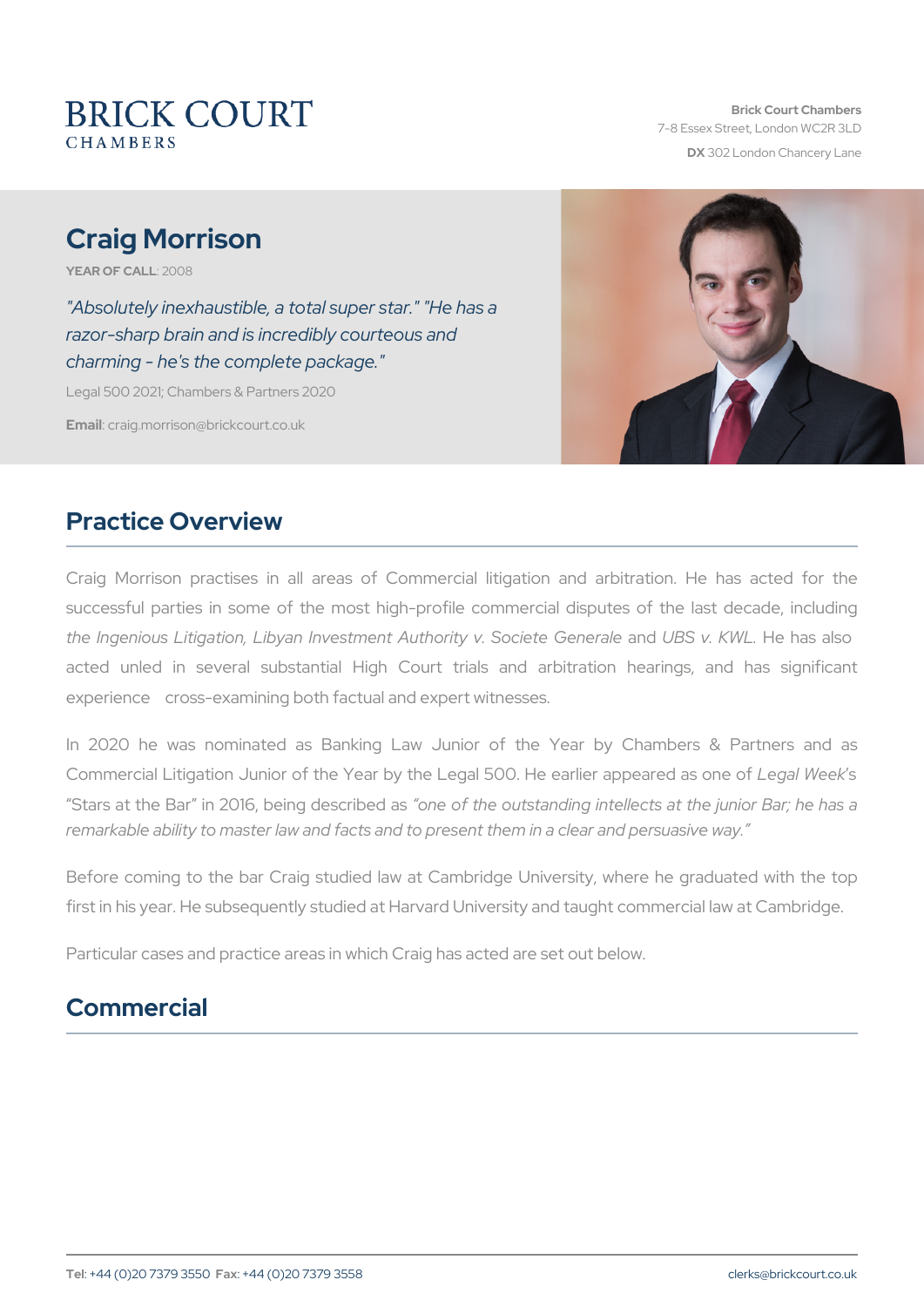General Commercial Litigation and Arbitration

Cases in which Craig has been instructed include:

- " The Ingenious LiCingaaitgioancts for the principal Defendants in the ong Litigation, a  $£200$  million claim arising out of the marketing and operation. partnerships between 2002 and 2007. The dispute has resulted in judgments, and a prominent recent decision in the Court of Appeal security for costs against commercial funders ([2021] EWCA Civ 29 October 2022. Craig is led by Tim Lord QC and Simon Birt QC.
- " Toucan Energy Holdings Ltd v. W[i2:00211] JE E& Wrlg C L8i9m5it(eOdomm) Craig Wirsol in a long-running  $£40m$  dispute, arising out of the construction and  $m$ number of industrial-scale solar parks. Craig acted unled in the fi Court in October-November 2020, cross-examining numerous factual Wirsol succeeded in defending the claims against it and succeeded very substantial net recovery.
- " The Racing Partnership v. Sports[2n0f1c9r]m3at\\blnRS7e7r9ic[e2s021] Ch. 233 acts for Sports Information Services in its ongoing dispute with The case on confidentiality and data rights arising from sporting event ranging judgments from Zacaroli J and the Court of Appeal that co law of conspiracy, breach of confidence and copyright. Permission further appeal to the Supreme Court. Craig has been led by Michael
- " Al Sadeq v. Decahneooptu Łnb Par v. Dec [h2e of 2 L]L PL W H C 1149 (Q B) Craig ac Defendants in claims arising out of a fraud investigation in the Un Claimants allege were conducted in breach of UAE law. Craig is le appeared unled at substantial interlocutory hearings in both sets of
- " Minister of Finance (Inc) v. Internationa[2P0elt9r]plEeWn63AInCvievs2n618.6t [2201 EWHC (Comm) 209r4a9g acted in the Court of Appeal, led by Mark How arising out of the notorious 1MDB fraud. The case raises importa a party s right to challenge an arbitration award under ss.67-68 of appears in the ongoing ss.67-68 challenges in the High Court, led
- " Leidos Inc v. Helle[n2i@1風epEuWoHiC 2738 Craig acted unled for the st ongoing dispute with Leidos Inc, arising out of an attempt to enfor case raised important issues regarding the scope of the New York upholding Greece s argument that Leidos had failed to disclose an enforcement under the NY Convention probation it antaide to enforce in E
- " Craig acted (unled) for a well-known telecommunications company in a dispute arising from a South East Asian joint venture. Followi successful on all points.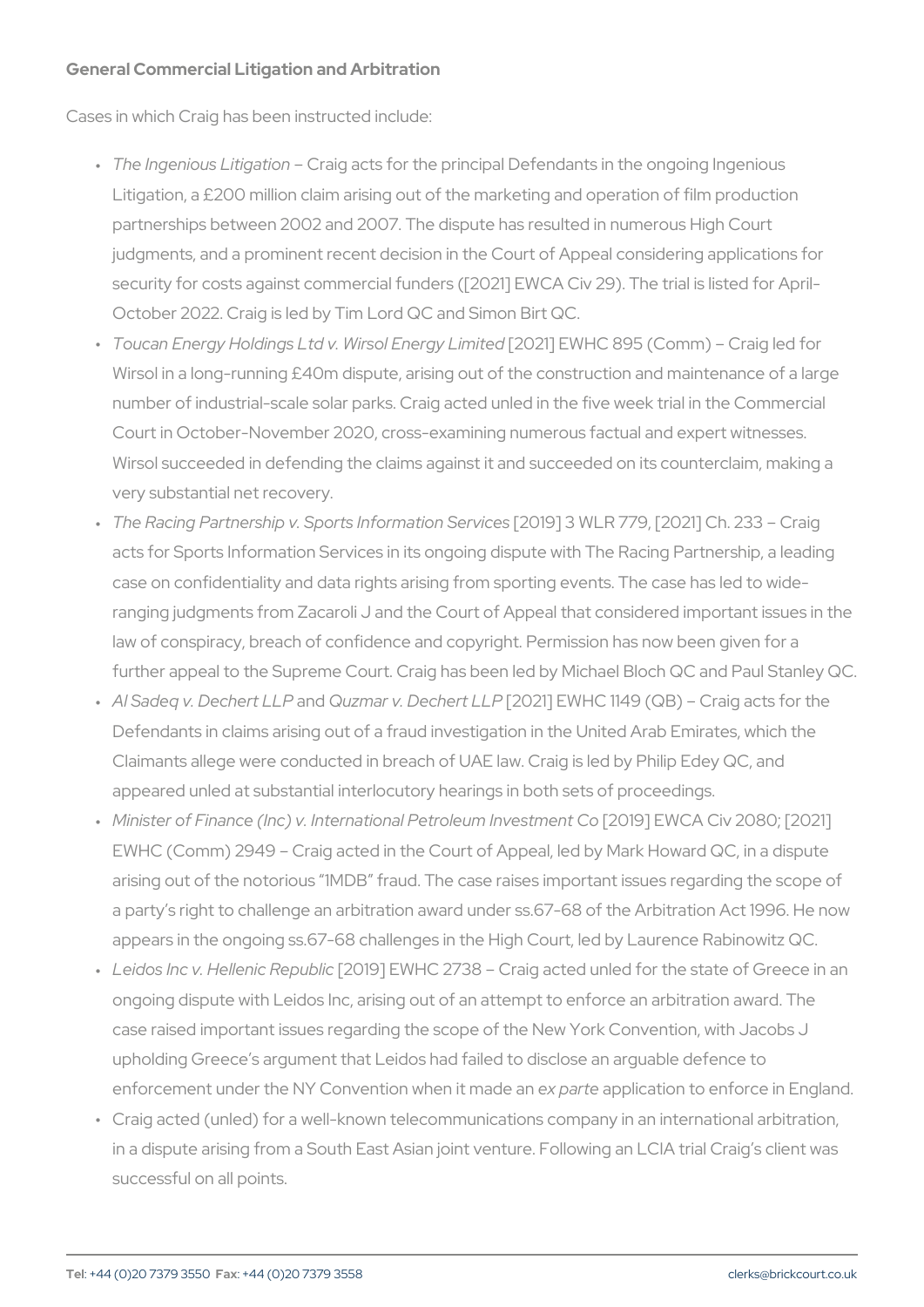- " Libyan Investment Authority v. **SoæigtacGeech éoalthe LIA in its \$1.5** bill against SocGen. The LIA sought damages arising out of transactio and bribery, including via links with the former Gaddafi regime. The case of the case of the events on the eve with SocGen paying a settlement of over \$1 billion and apologising Mark Howard QC and Roger Masefield QC.
- " Berezovsky v. Ab (2a0m 2) De MHC 2463 (Comm) Craig acted for the su in one of the largest claims ever to come before the Commercial C QC, Helen Davies QC and Daniel Jowell QC).
- " Coll v. Floreat MerchaOnta Bganwhaish ginstructed by the third party Defen three week trial, in a £10 million claim arising out of alleged brea fiduciary duties.
- " Wyndham Heron Limited v. ManRoland **Grae**gt **Borteadin (uLniheidt)edor** the Defendant in a £15 million claim arising out of a major fire at a pr
- " FBS Limited v. FBS Leas **C** rFaiinga**acted S**or the successful Claimants application for a mandatory injunction seeking specific performand successfully represented the Claimants (unled) in the subsequent before Popplewell J.
- " Arsanovia.CLntodzvClitMauritius H2OddBn]g28 All ER (Comm) 1; [2013] 1 Llo Craig acted for the Claimants in a successful application to overturn and an arbitration arbitration and arbitration and arbitration and arbitration and arbitration and arbitration and arbitration and arbitration and arbit upon the application of Indian law (with Jonathan Hirst QC). He su parties in follow-up litigation arising out of the enforcement of the the High Court ([2013] 2 All ER (Comm) 1137) and Court of Appeal
- " Fortress Value RecowBelruye FSUknyde IS ypecial OpportunCirtaeig Factnedd LfB r the Defendants in a large-scale claim arising out of the reorganisation interlocutory stages of the dispute (in which Craig acted with Tim QC) gave rise to several reported decisions including the leading Contracts (Rights of Third Parties) Act 1999 to arbitration clauses Lloyd s Rep 606).
- " Craig has been instructed in a substantial number of oil and gas d regarding repairs to onshore facilities and claims for urgent injune of offshore platforms.

# Banking and finance

Craig has been instructed in a number of leading banking and finance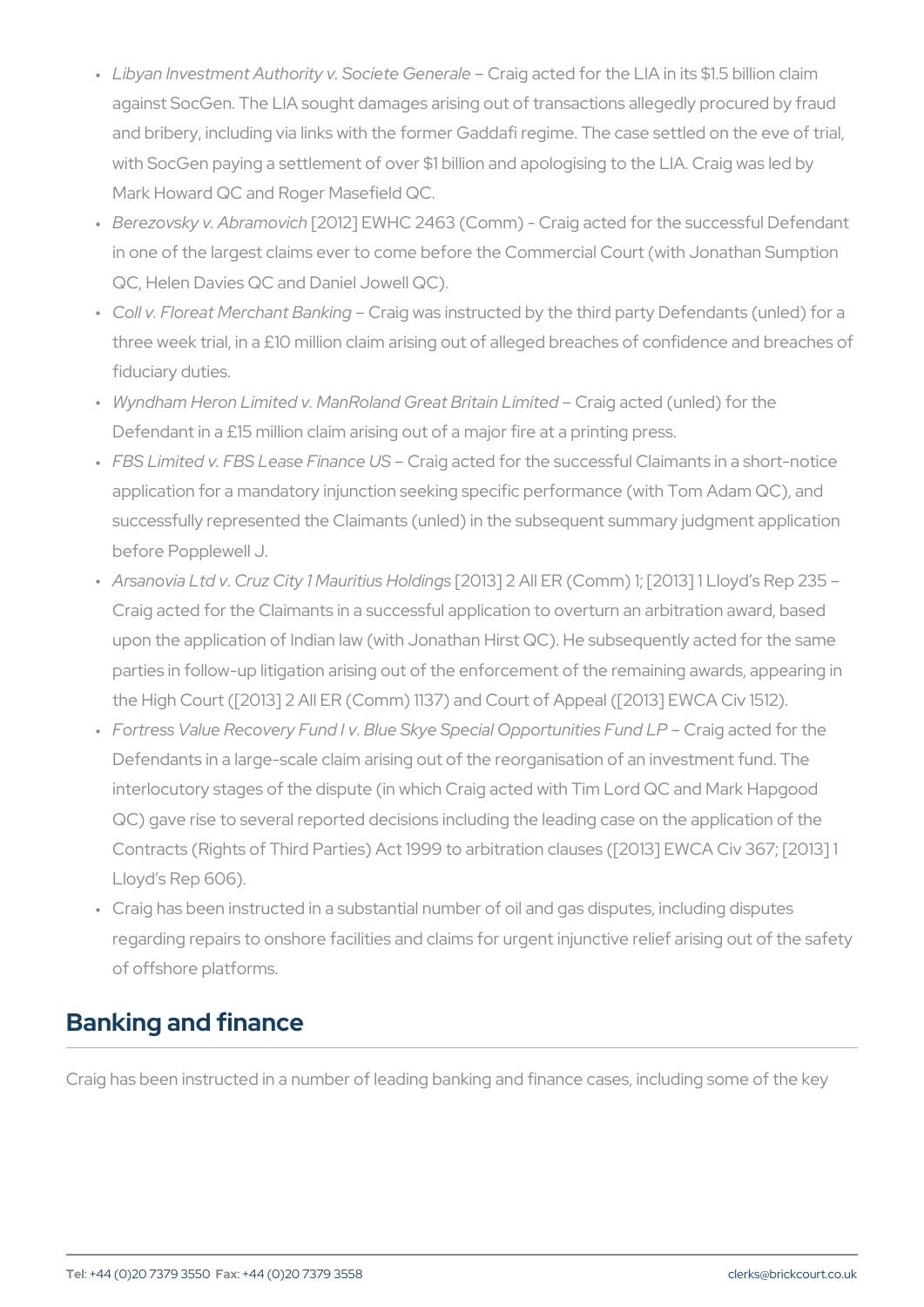cases arising out of the credit crunch. In addition to the recent cases

- " UBS v. Kommunale Wasserwer[k2e01L4e]ipEzWgH (CKSW6L1)5 (Comm) and [2017 1567 Craig acted for the successful Defendant, at trial and on appeal, in a widely reported and a wi structured finance dispute involving the Leipzig Water Company (w Salzedo QC). KWL obtained rescission of multiple complex interes week trial, on the basis that they had been procured by corrupt intermediate. upheld in 2017 following a three week appeal.
- " Cornwall Luxembourg S.A.R.L v. Internatiþ2n0a118G) æEmWeHTCe of han (oOlognym 1Pl Craig acted (unled) in the claim by Cornwall, arising out of a mult American and Italian gandiong waht painty alleged that IGT had failed to substantial dividends owed to it as a former shareholder, under Italian law Court trial involved extensive cross-examination of Italian legal experience
- " Administrators of Lehman Brothers International (Europe) raig Goldm acted for Goldman Sachs in the Waterfall II Application, a claim a Brothers which determined a number of important points of interpr Agreement. Craig acted for Goldman Sachs in both its application Mark Howard QC) and at the subsequent trial (led by David Foxton
- " Lancashire County Cricket CCubig.wNaastWhesstructed (unled) by the La County Cricket Club in a £3.5 million claim against NatWest, arising derivatives.
- " Taberna Europe CDO II PIc[20SGe]IsEk\&/LGeAt QA Flor 1262 Craig acted for appeal in a leading case on the application of the Misrepresentati the Act applied to sales of debt in the secondary market (with Tim
- " McKay and o.Bhaenrks ov f Scotland Plc Canadigo tahses riss ted the Claimants in a arising out of a substantial number of loan facilities and interest Ireland High Court (with Brian Fee QC and Nick Hanna QC of the N
- " Domingos Da Silva Teixeira v. (BraarioglaayosteBda hiokr Pthce Portuguese Claim claim arising out of the misselling of complex interest rate derivat
- " Kaupthing, Singer & FreidlaCrraleig actheid cfhoim the counterclaiming Def claim for misrepresentation and/or negligence arising out of loan f Claimant prior to its insolvency (with David Allison QC of South Square

#### Insurance and reinsurance

Craig has provided opinions and advice in a broad range of insurance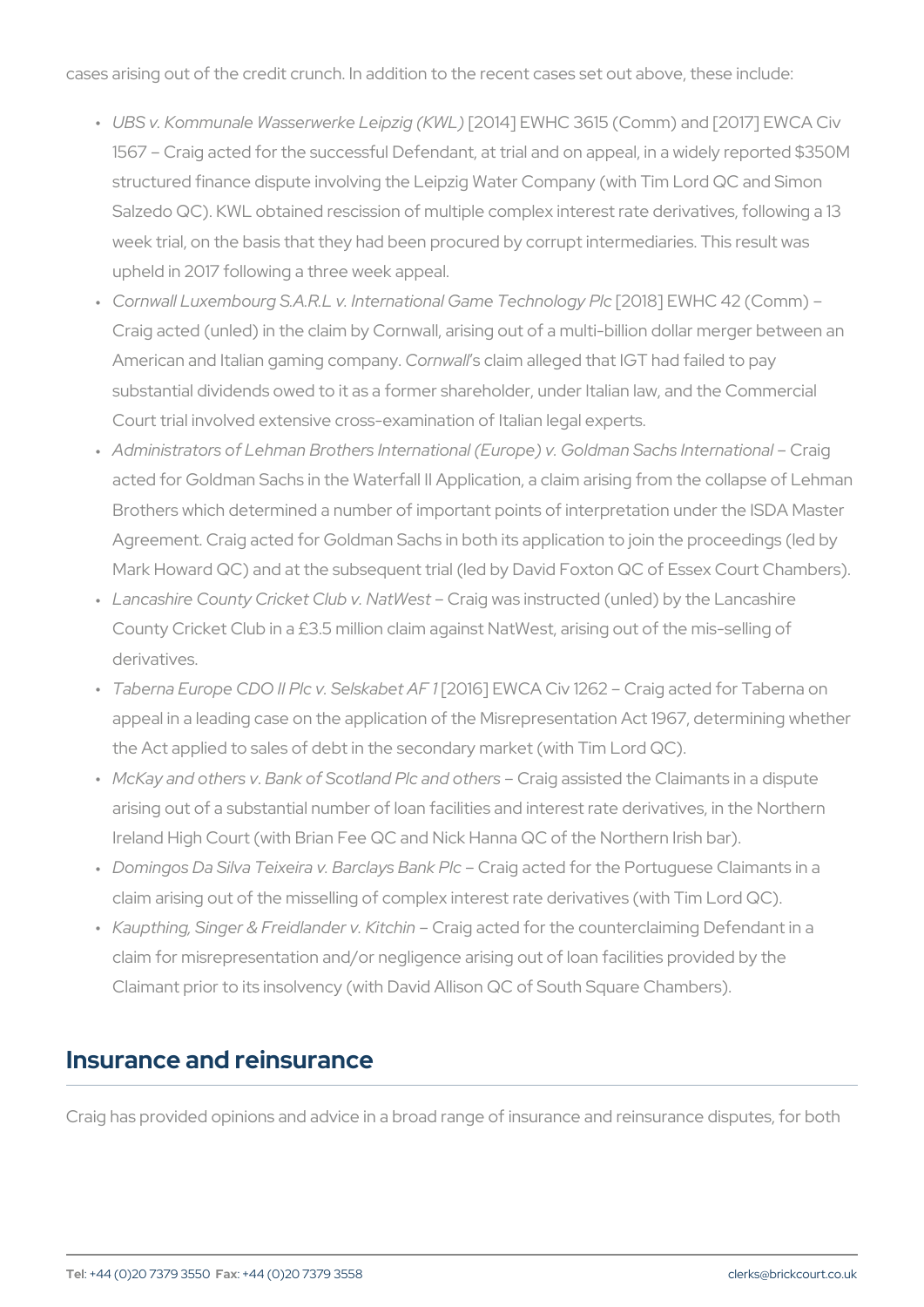insurers and claimants. Particular cases he has acted in or is currentl

- " Glajz-THG Pte Ltd v. Caalig ijaacted for the Defendant in a claim aris a number of valuable diamonds, and also advising on the related i QC).
- " Soho House Ltd v. CNtaGg Ladted for the Claimant in an insurance dis rectification of an insurance policy and/or damages in negligence Richard Slade QC).
- " H D I Gerling v. Howden No[2t0h 1 22 ]] hall for you do Rep IR 1 (HC) and [2012] Craig acted for the Claimants in the English stage of an ongoing c litigation, in both the High Court and Court of Appeal (with Harry John Lockey QC of Essex Court Chambers in the Court of Appeal).
- " Man Truck & Bus UK Ltd v. Atradius OC neeigliad hesdurfaomrcteheBVC laimants i for coverage under a policy of insurance (with Harry Matovu QC).
- " Craig has also advised in a number of confidential insurance and r arising out of shipping losses, oil and gas disputes and constructi

## Shipping and commodities

Craig has acted in a range of shipping disputes that have gone to arbitration, including wet and  $C$ and charterparty disputes. These include a Ctaing illfor httehen ald ieofreandaShA General Traading ries of claims arising out of shipments of grain and and in related arbitration proceedings (with Richard Lord QC). He rec English law for Lloyds Register, in relation to an ongoing shipping dis

## Qualifications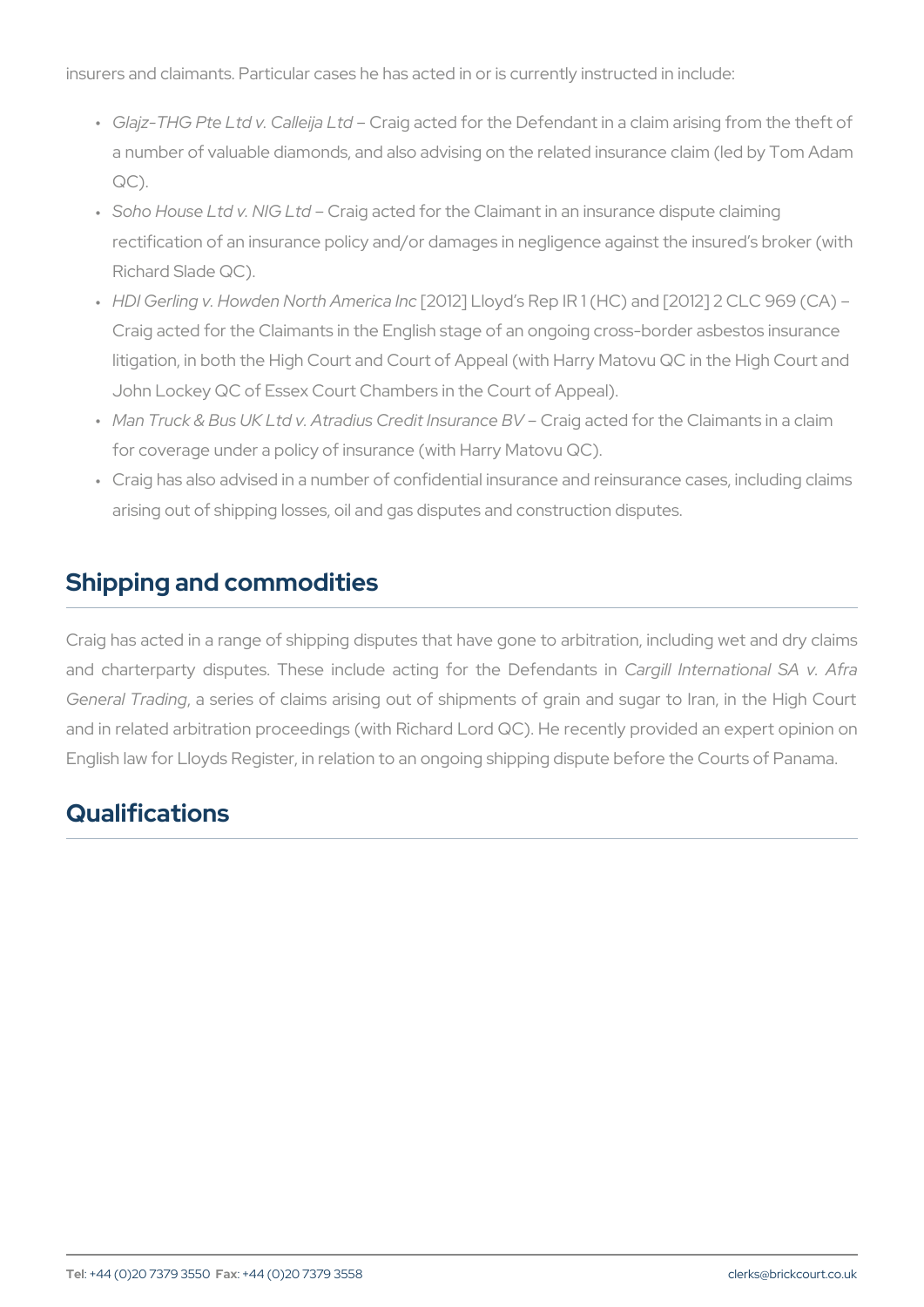Education

- 2003-2006 B.A., Cambridge University (First Class, top first in
- 2006-2007 LL.M., Cambridge University (First Class)
- 2007-2008 Supervisor in Commercial Law, Cambridge University
- 2007-2008 BVC, BPP Law School (Outstanding)
- 2008-2009 LL.M., Harvard University
- 2009-2010 Pupillage, Brick Court Chambers
- 2010-present Tenant, Brick Court Chambers
- Scholarships and Prizes
- UNIVERSITY OF CAMBRIDGE
- Slaughter and May Prize (for the top first in the year in Part II)
- Norton Rose Prize (for the top first in Commercial Law)
- Gareth Jones Prize (for the top first in the Law of Restitution)
- James William Squire Scholarship
- ST. JOHN S COLLEGE, UNIVERSITY OF CAMBRIDGE
- The Winfield, Wright, Hughes and Malcolm Prizes
- Prior Scholarship
- MIDDLE TEMPLE
- Winner of the Rosamund Smith Mooting Competition
- Ede & Ravenscroft Prize (for speaking performance in the Rosamund S
- Certificate of Honour (for outstanding performance on the BVC)
- Astbury Scholarship
- Professional Memberships
- Combar
- South-Eastern Circuit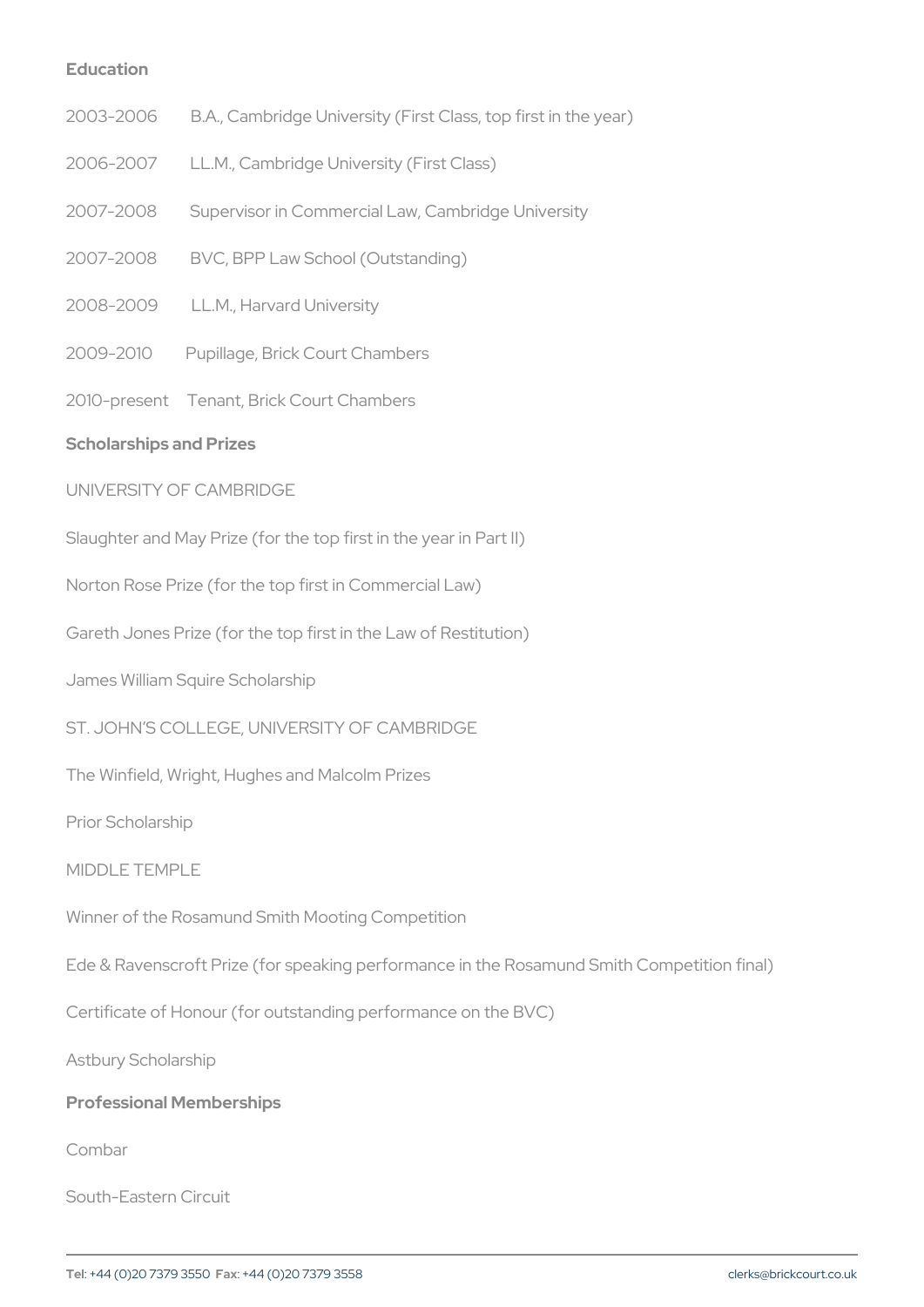## Directory Quotes

- " "Has an outstanding intellect and couples it with being a delig future star." (Chambers & Partners 2022)
- " "He is very responsive, easy to work with and works well w fearsome intellect, Trojan work ethic and perfectly calibrated jud user-friendly package." (Chambers & Partners 2022)
- " "Craig is super clever and on top of that he is an absolute delight
- " "An exceptional junior one of solicitors all time favourites. H that he is extremely clever, but also understands the client s fantastic team player." (Legal 500 2022)
- " "He brings a level of supreme brightness but also supreme nicene "Craig is astounding. His appetite for work is simply phenomenal."
- " "Very clever, diligent and easy to work with." "He is really out well, he is clever, he knows the law really well and he has good 2021)
- " "Absolutely inexhaustible, a total super star." (Legal 500 2021)
- " "He s absolutely outstanding, and manages to combine it with be (Legal 500 2021)
- " Craig Morrison is both very clever and very easy to work with alike with his hardworking and excellent team skills . (Who's Who 2020)
- " "He has a razor-sharp brain and is incredibly courteous and charn "Craig thinks in a beautifully structured way and invariably h Partners 2020)
- " "Extraordinarily smart and can master an enormous volume of d and diligent, and he sees points that others don't necessarily Global 2020)
- " "A superb junior and an up-and-coming star." (The Legal 500 2020)
- " "A great advocate, excellent technical lawyer, and a great team member."
- " Craig Morrison has outstanding intellect and is described by p juniors at the bar when it comes to banking and finance disp Banking & Finance 2019)
- " "Morrison combines a fearsome intellect, a Trojan work ethic and an incredibly user-friendly package." "An enormously industrio 2019)
- " "Fearsome intellect, Trojan work ethic and perfectly calibrated j 19)